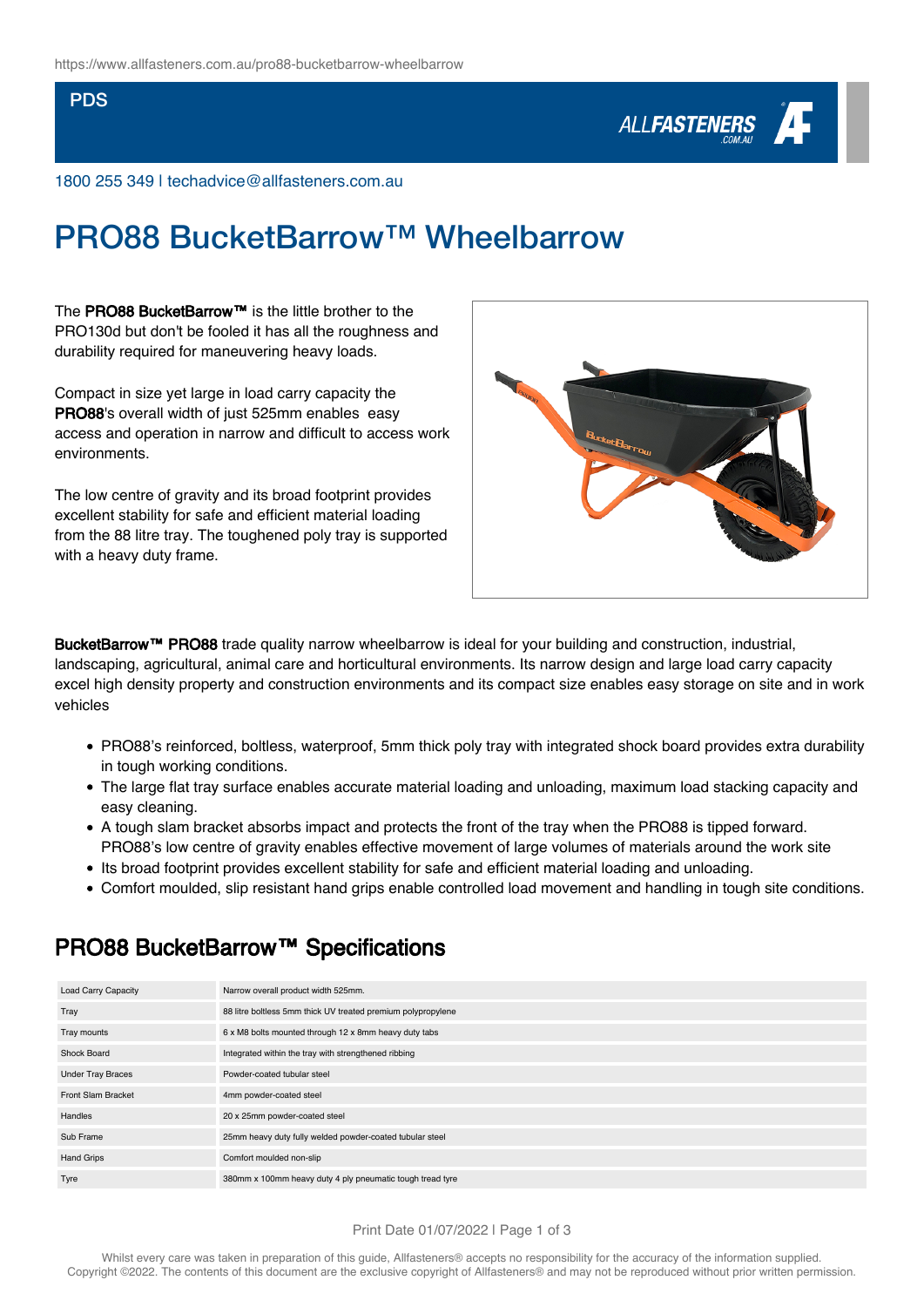### 1800 255 349 | techadvice@allfasteners.com.au

| <b>Rim</b>      | Powder-coated fully welded steel rim with a 25mm steel axle |
|-----------------|-------------------------------------------------------------|
| Bearings        | Heavy duty stainless steel                                  |
| Max Load Rating | 180kg                                                       |

**The State**